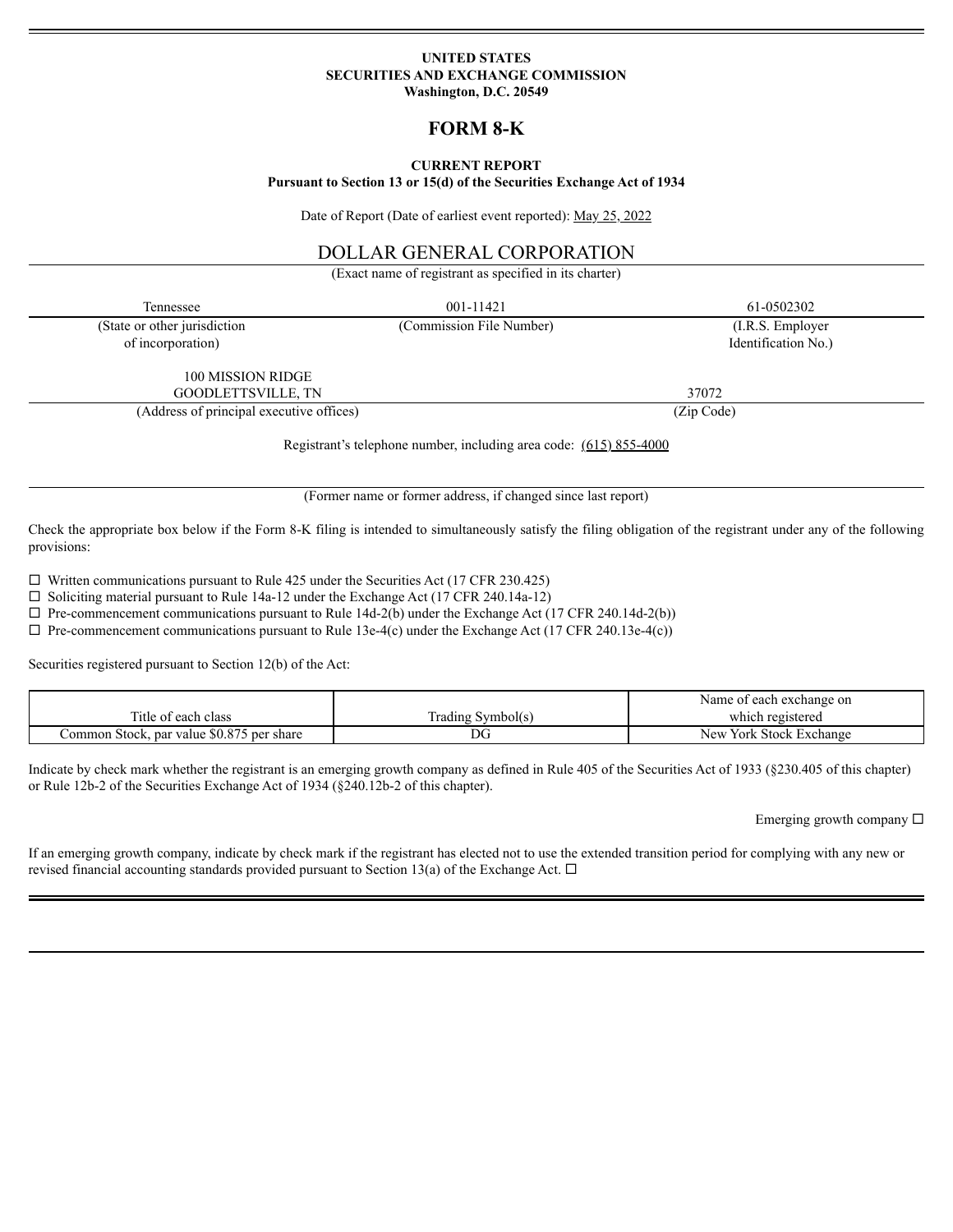#### **ITEM 5.07 SUBMISSION OF MATTERS TO A VOTE OF SECURITY HOLDERS.**

The Annual Meeting of Shareholders of Dollar General Corporation (the "Company") was held on May 25, 2022. The following are the final voting results on proposals considered and voted upon by the Company's shareholders, each of which is described in more detail in the Company's definitive proxy statement filed with the Securities and Exchange Commission on April 1, 2022 (the "Proxy Statement").

The following individuals were elected to serve as directors of the Company, each of whom will hold office until the Annual Meeting of the Company's Shareholders to be held in 2023 and until his or her successor is duly elected and qualified. The tabulation of votes on this matter was as follows:

|                          | Votes         | <b>Votes</b> | <b>Votes</b> | <b>Broker</b>    |
|--------------------------|---------------|--------------|--------------|------------------|
| <b>Name</b>              | For           | Against      | Abstaining   | <b>Non-Votes</b> |
| Warren F. Bryant         | 184, 303, 295 | 11,432,731   | 306,050      | 10,283,363       |
| Michael M. Calbert       | 163,901,240   | 29,447,530   | 2,693,306    | 10,283,363       |
| Patricia D. Fili-Krushel | 179,421,345   | 16,317,224   | 303,507      | 10,283,363       |
| Timothy I. McGuire       | 193,055,803   | 2,675,435    | 310,838      | 10,283,363       |
| William C. Rhodes, III   | 184,886,536   | 10,859,126   | 296,414      | 10,283,363       |
| Debra A. Sandler         | 186,895,650   | 8,846,762    | 299,664      | 10,283,363       |
| Ralph E. Santana         | 188,087,127   | 7,643,907    | 311,042      | 10,283,363       |
| Todd J. Vasos            | 192,973,599   | 2,782,268    | 286,209      | 10,283,363       |

The resolution regarding the compensation of the Company's named executive officers as disclosed in the Proxy Statement was approved on an advisory (non-binding) basis. The tabulation of votes on this matter was as follows:

| Votes       | <b>Votes</b> | <b>Votes</b> | <b>Broker</b> |
|-------------|--------------|--------------|---------------|
| For         | Against      | Abstaining   | Non-Votes     |
| 170,539,776 | 22,361,495   | 3,140,805    | 10,283,363    |

The appointment of Ernst & Young LLP as the Company's independent registered public accounting firm for fiscal year 2022 was ratified. The tabulation of votes on this matter was as follows:

| Votes          | Votes     | <b>Votes</b> | <b>Broker</b>    |  |
|----------------|-----------|--------------|------------------|--|
| For<br>Against |           | Abstaining   | <b>Non-Votes</b> |  |
| 196,590,454    | 9,431,394 | 303,591      |                  |  |

A shareholder proposal requesting political spending disclosure was approved. The tabulation of votes on this matter was as follows:

| Votes<br>Votes<br>For<br>Against |            | <b>Votes</b><br>Abstaining | <b>Broker</b><br><b>Non-Votes</b> |
|----------------------------------|------------|----------------------------|-----------------------------------|
| 111,278,949                      | 83,994,794 | 768,333                    | 10,283,363                        |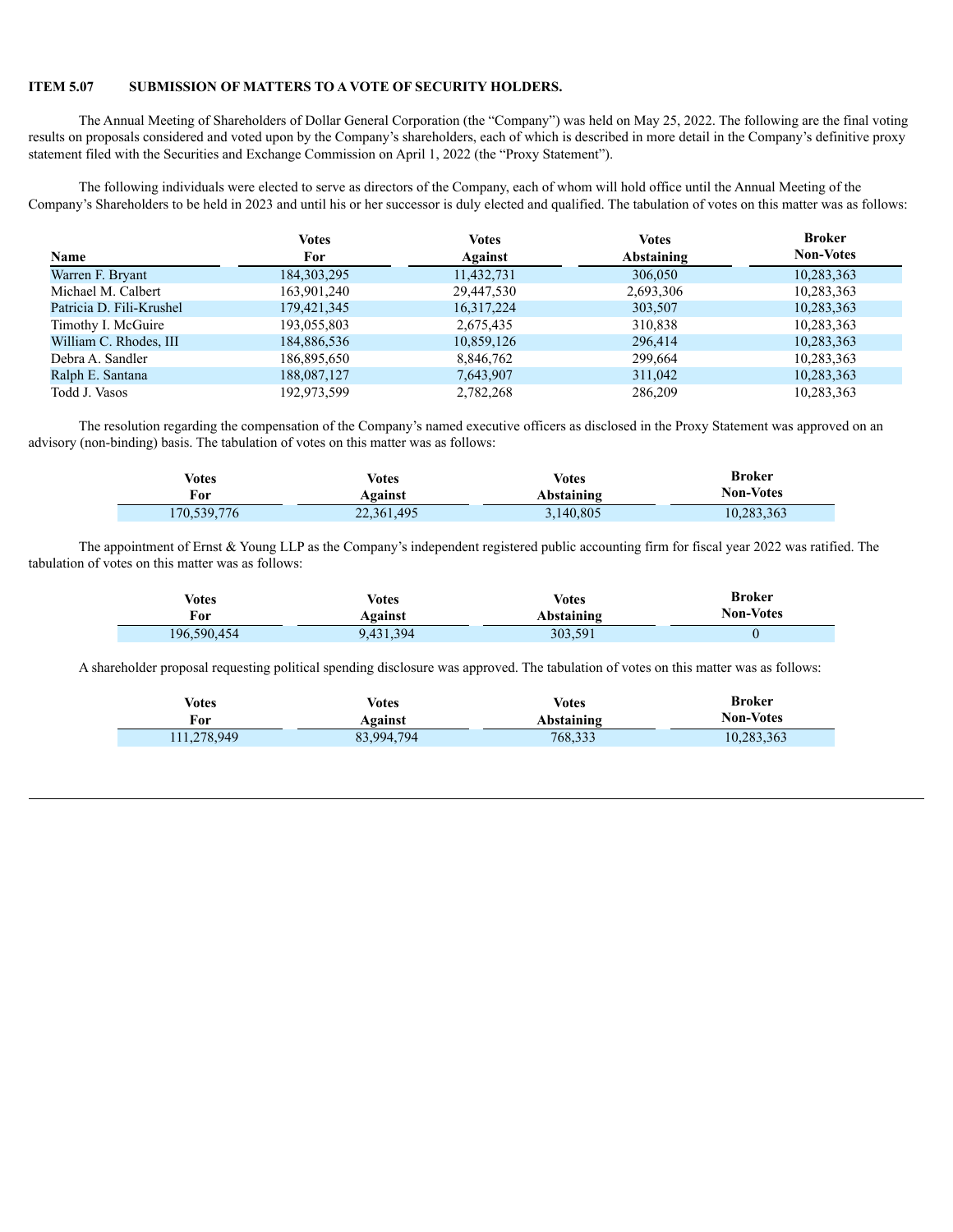# **ITEM 9.01 FINANCIAL STATEMENTS AND EXHIBITS.**

- (a) Financial statements of businesses acquired. N/A
- (b) Pro forma financial information. N/A
- 
- (c) Shell company transactions. N/A<br>(d) Exhibits. See Exhibit Index to thi Exhibits. See Exhibit Index to this report.

# **EXHIBIT INDEX**

# **Exhibit No. Description**

104 The cover page from this Current Report on Form 8-K, formatted in Inline XBRL

2